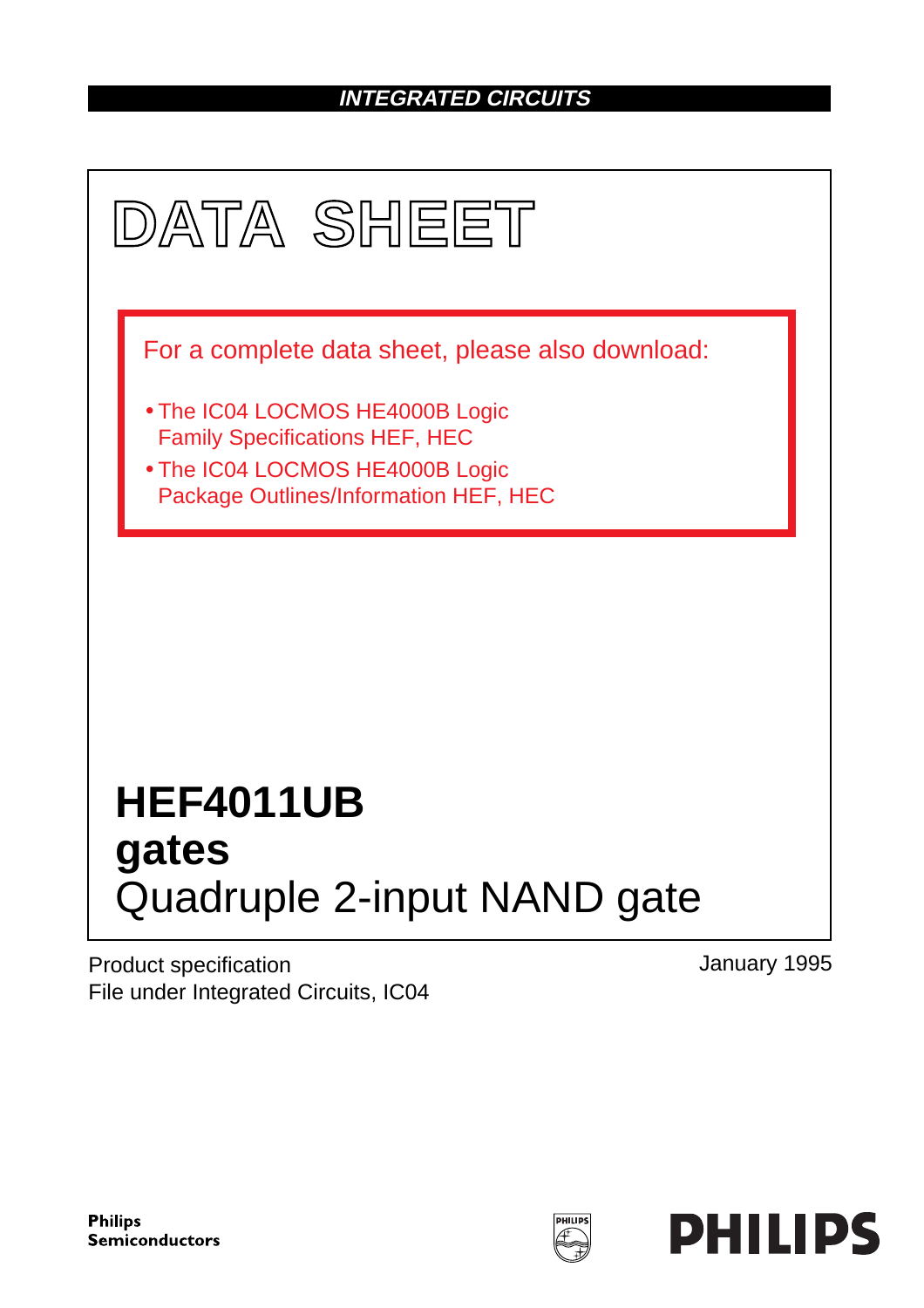## **gates**

## **Quadruple 2-input NAND gate HEF4011UB**

#### **DESCRIPTION**

The HEF4011UB is a quadruple 2-input NAND gate. This unbuffered single stage version provides a direct implementation of the NAND function. The output impedance and output transition time depends on the input voltage and input rise and fall times applied.





#### **FAMILY DATA, IDD LIMITS category GATES**

See Family Specifications for  $V_{\|H}/V_{\|L}$  unbuffered stages



| HEF4011UBP(N):                       | 14-lead DIL; plastic          |  |  |  |
|--------------------------------------|-------------------------------|--|--|--|
|                                      | $(SOT27-1)$                   |  |  |  |
| $HEF4011UBD(F)$ :                    | 14-lead DIL; ceramic (cerdip) |  |  |  |
|                                      | (SOT73)                       |  |  |  |
| HEF4011UBT(D):                       | 14-lead SO; plastic           |  |  |  |
|                                      | $(SOT108-1)$                  |  |  |  |
| (): Package Designator North America |                               |  |  |  |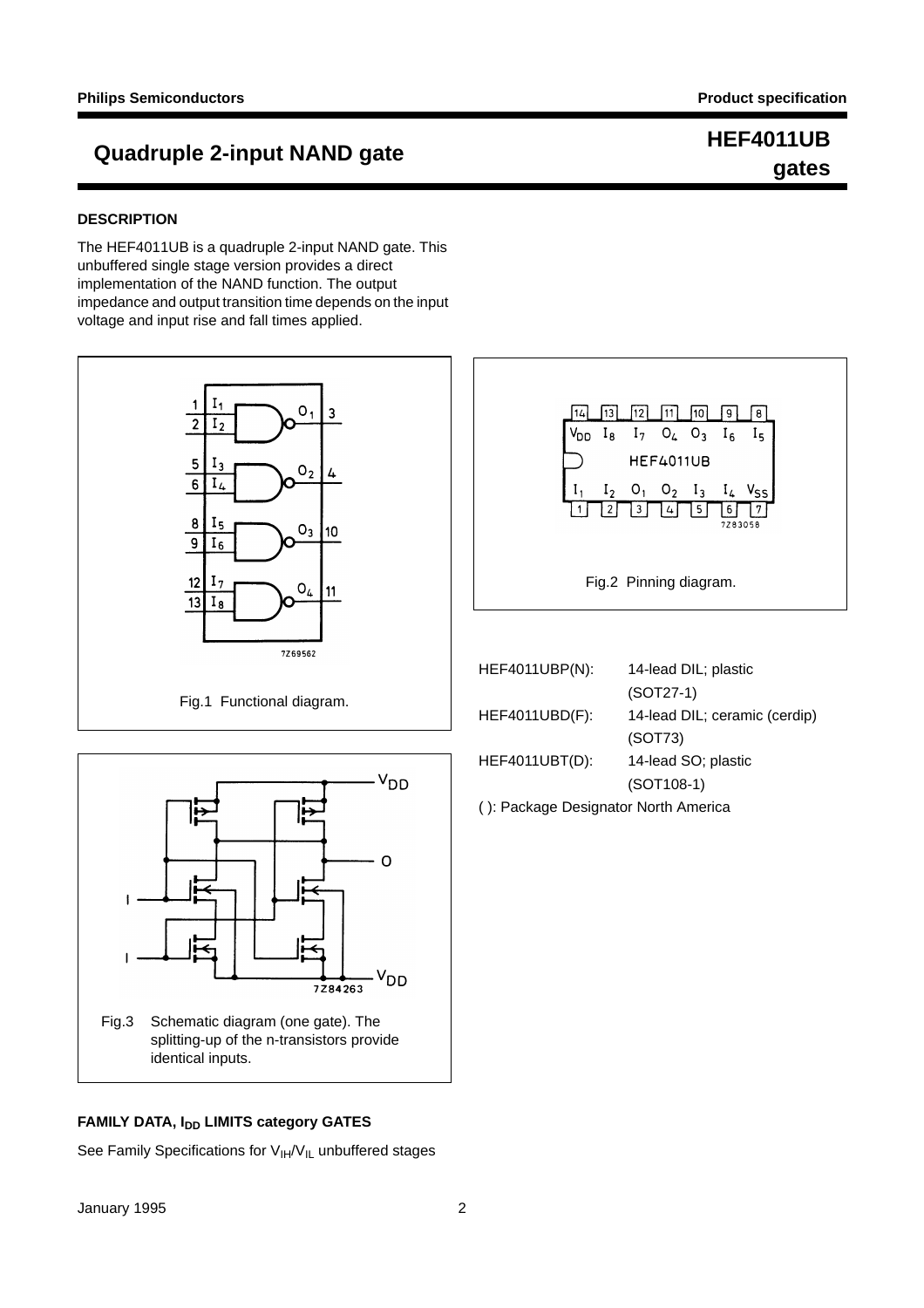## Quadruple 2-input NAND gate **HEF4011UB**

# gates

#### **AC CHARACTERISTICS**

 $V_{SS} = 0$  V; T<sub>amb</sub> = 25 °C; C<sub>L</sub> = 50 pF; input transition times  $\leq$  20 ns

|                       | V <sub>DD</sub><br>v | <b>SYMBOL</b>      | TYP. | MAX. |    | <b>TYPICAL EXTRAPOLATION</b><br><b>FORMULA</b> |
|-----------------------|----------------------|--------------------|------|------|----|------------------------------------------------|
| Propagation delays    |                      |                    |      |      |    |                                                |
| $I_n \rightarrow O_n$ | 5                    |                    | 60   | 120  | ns | 25 ns $+$ (0,70 ns/pF) C <sub>1</sub>          |
| <b>HIGH to LOW</b>    | 10                   | t <sub>PHL</sub>   | 25   | 50   | ns | 12 ns + $(0,27 \text{ ns/pF}) C_L$             |
|                       | 15                   |                    | 20   | 40   | ns | 10 ns + $(0,20 \text{ ns/pF}) C_1$             |
|                       | 5                    |                    | 35   | 70   | ns | 8 ns + $(0,55 \text{ ns/pF}) C_1$              |
| LOW to HIGH           | 10                   | t <sub>PLH</sub>   | 20   | 40   | ns | 9 ns + $(0,23 \text{ ns/pF}) C_L$              |
|                       | 15                   |                    | 17   | 35   | ns | 9 ns + $(0.16 \text{ ns/pF}) C_1$              |
| Output transition     | 5                    |                    | 75   | 150  | ns | 15 ns + $(1,20 \text{ ns/pF}) C_L$             |
| times                 | 10                   | $t$ <sub>THL</sub> | 30   | 60   | ns | 6 ns + $(0,48 \text{ ns/pF}) C_L$              |
| <b>HIGH to LOW</b>    | 15                   |                    | 20   | 40   | ns | 4 ns + $(0,32 \text{ ns/pF}) C_1$              |
|                       | 5                    |                    | 60   | 110  | ns | 10 ns + $(1,00 \text{ ns/pF}) C_L$             |
| LOW to HIGH           | 10                   | $t$ TLH            | 30   | 60   | ns | 9 ns + $(0,42 \text{ ns/pF}) C_L$              |
|                       | 15                   |                    | 20   | 40   | ns | 6 ns + $(0,28 \text{ ns/pF}) C_1$              |
| Input capacitance     |                      | $C_{IN}$           |      | 10   | pF |                                                |

|                 | V <sub>DD</sub><br>v | TYPICAL FORMULA FOR P (µW)                                                                    |                                                          |
|-----------------|----------------------|-----------------------------------------------------------------------------------------------|----------------------------------------------------------|
| Dynamic power   | 5                    | 500 f <sub>i</sub> + $\Sigma$ (f <sub>o</sub> C <sub>L</sub> ) × V <sub>DD</sub> <sup>2</sup> | where                                                    |
| dissipation per | 10                   | 5 000 $f_i + \sum (f_o C_L) \times V_{DD}^2$                                                  | $f_i$ = input freq. (MHz)                                |
| package (P)     | 15                   | 25 000 $f_i + \sum (f_o C_L) \times V_{DD}^2$                                                 | $f_0$ = output freq. (MHz)                               |
|                 |                      |                                                                                               | $C_1$ = load capacitance (pF)                            |
|                 |                      |                                                                                               | $\sum$ (f <sub>o</sub> C <sub>L</sub> ) = sum of outputs |
|                 |                      |                                                                                               | $V_{DD}$ = supply voltage (V)                            |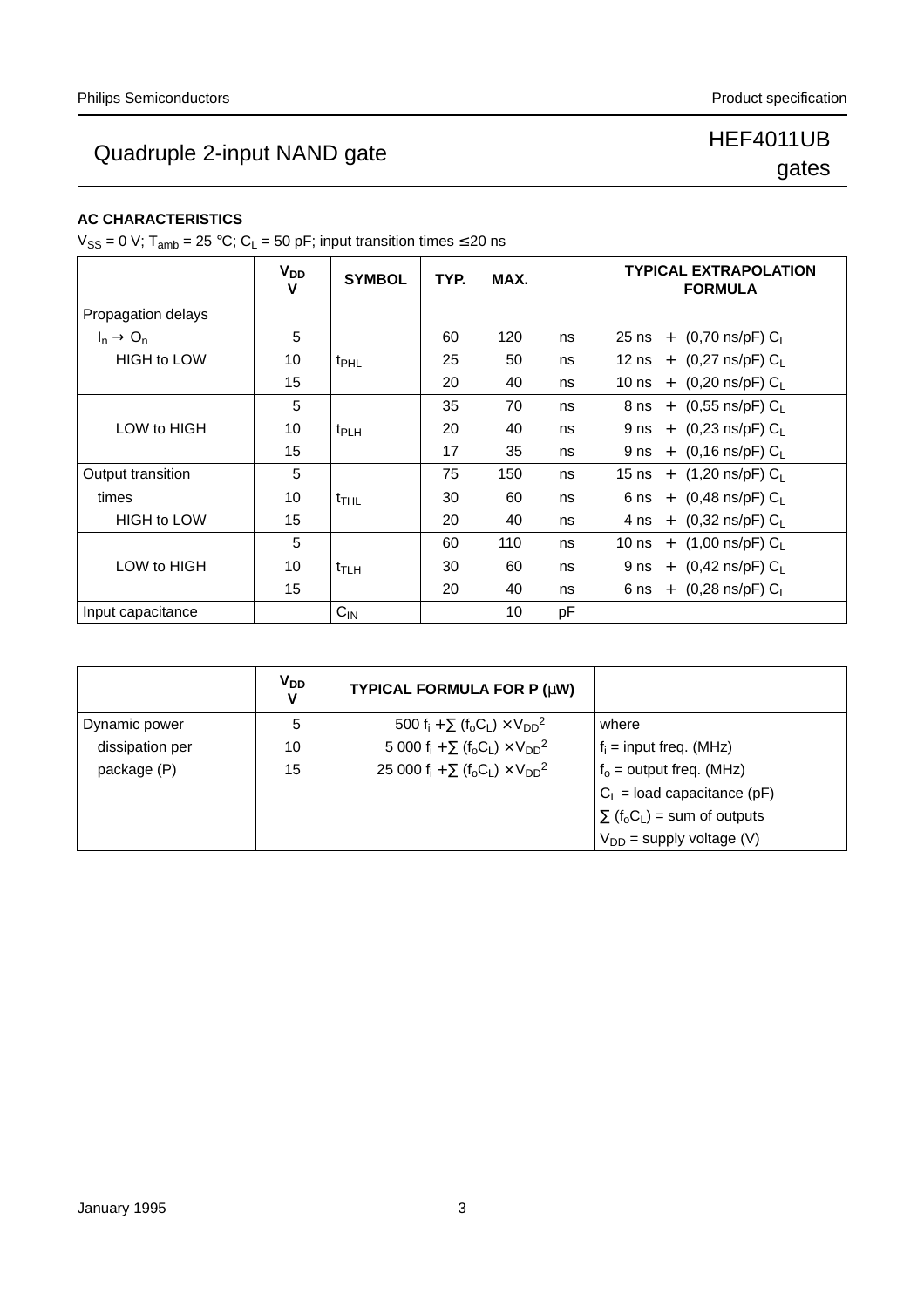gates

## Quadruple 2-input NAND gate **HEF4011UB**

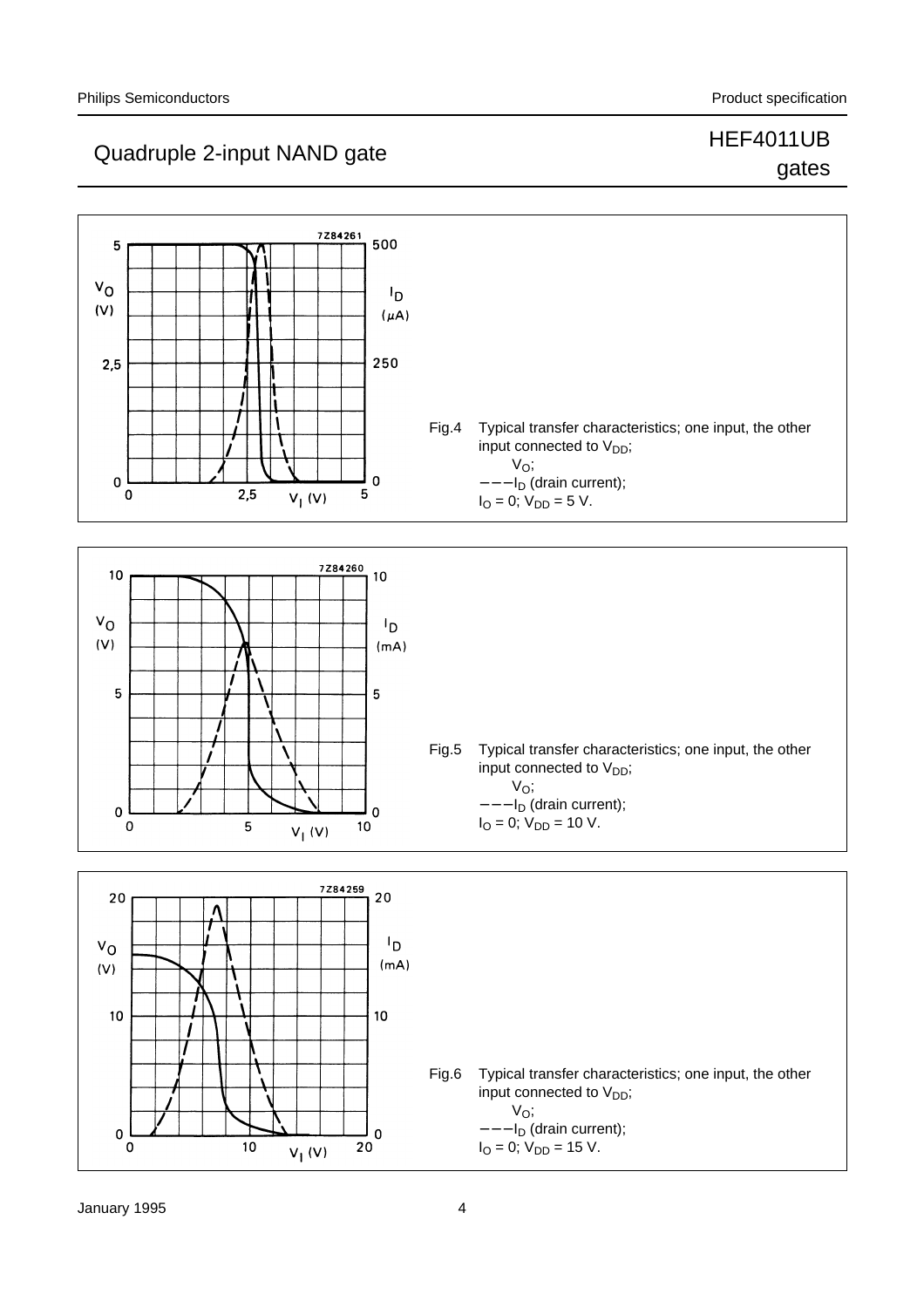## Quadruple 2-input NAND gate **HEF4011UB**

# gates





Fig.8 Typical forward transconductance  $g_{fs}$  as a function of the supply voltage at T<sub>amb</sub> = 25 °C.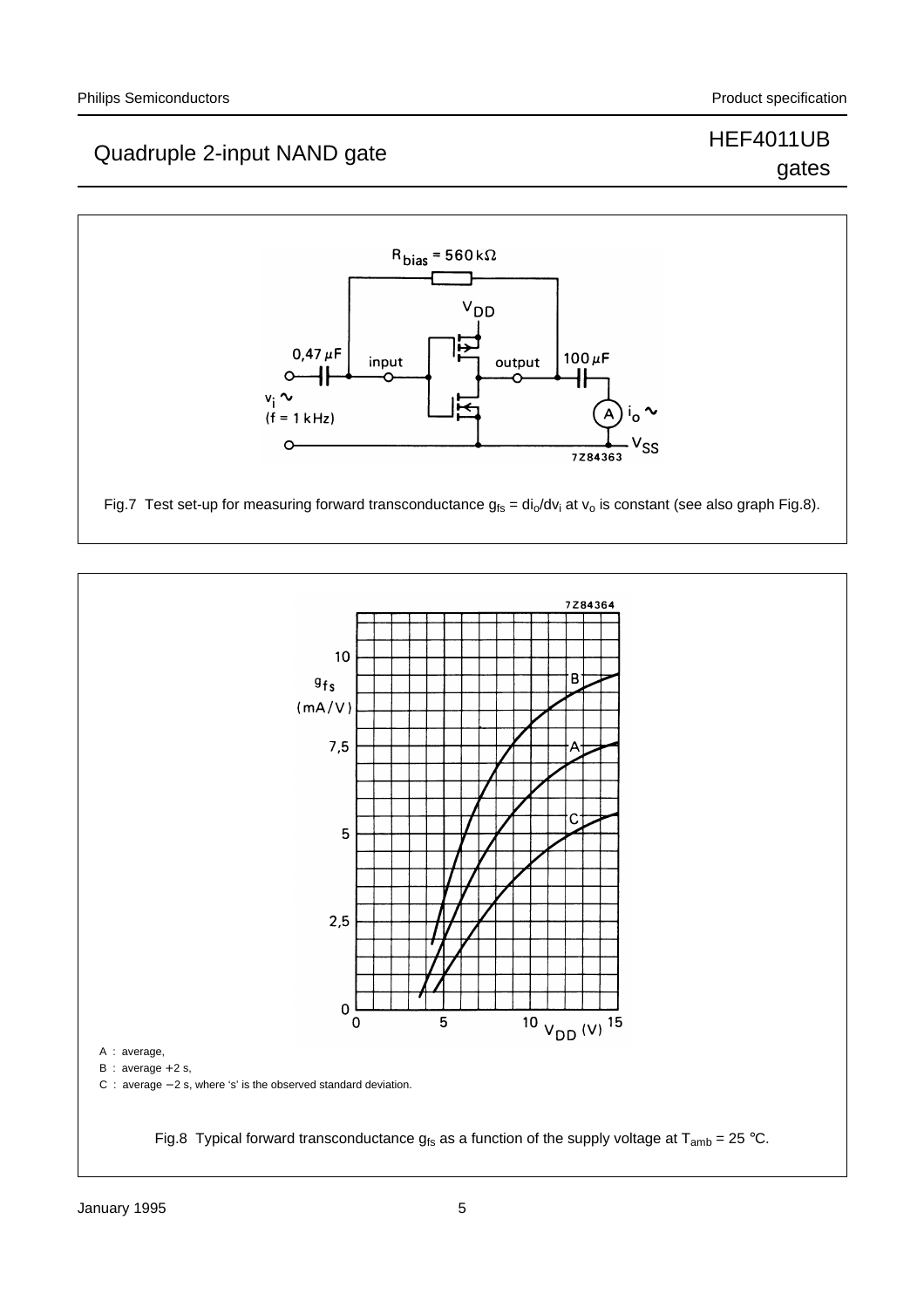gates

### Quadruple 2-input NAND gate **HEF4011UB**

#### **APPLICATION INFORMATION**

Some examples of applications for the HEF4011UB are shown below.

Because of the fact that this circuit is unbuffered, it is suitable for use in (partly) analogue circuits.

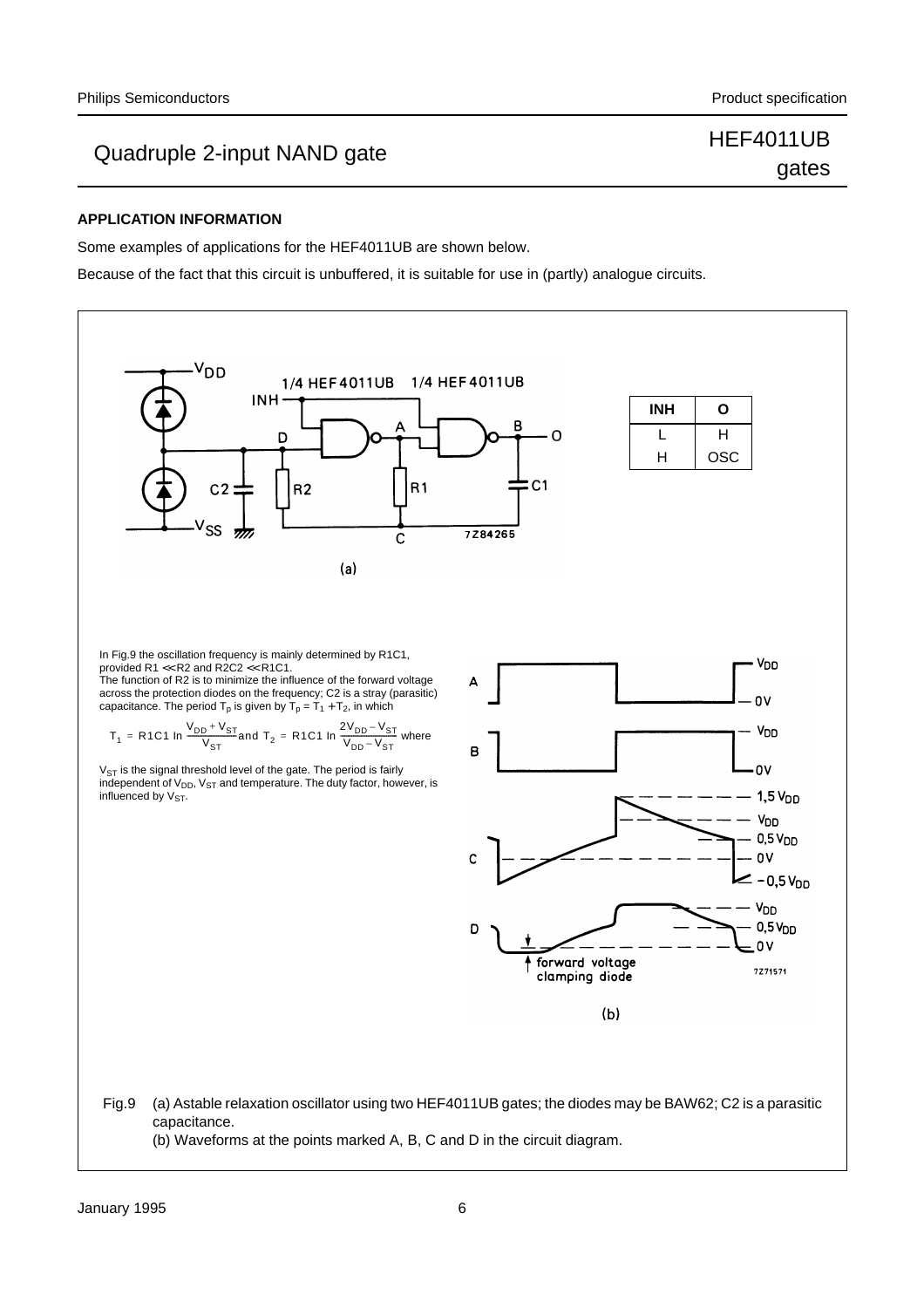### Quadruple 2-input NAND gate **HEF4011UB**

# gates







#### **NOTES**

If a gate is just used as an amplifying inverter, there are two possibilities:

- Connecting the inputs together gives simpler wiring, but makes the device output not completely symmetrical.
- Connecting one input to  $V_{DD}$  will give the device a symmetrical output.